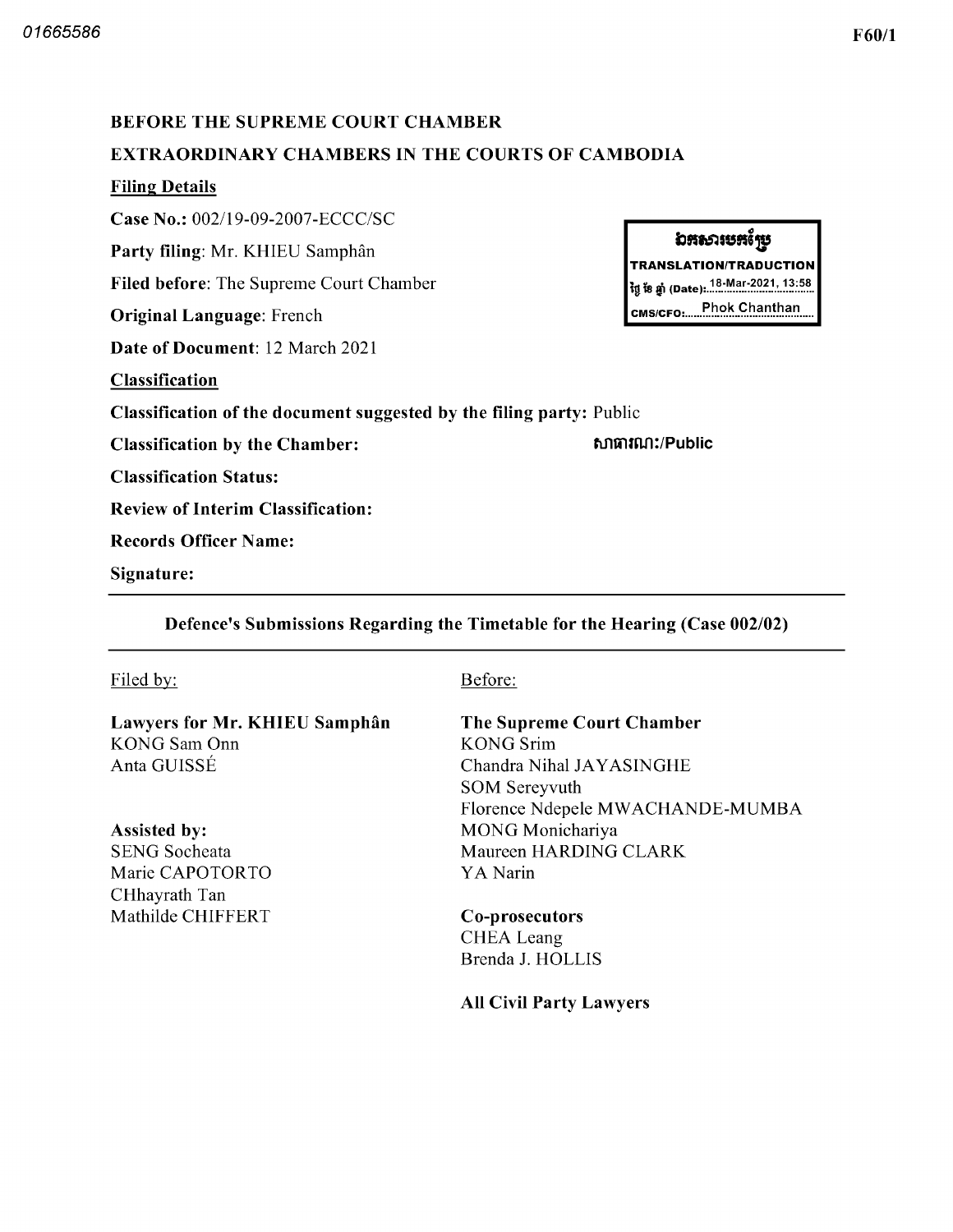### MAY IT PLEASE THE SUPREME COURT CHAMBER

- 1. On 26 February 2021, the Supreme Court Chamber ("the Supreme Court") provided the parties with a tentative timetable of debates in the hearing in Case  $002/02$ , organized in thematic sessions, and invited them to make any submissions they might have on the issue It also informed them that a final schedule would be established shortly thereafter, with specific questions that it expects the parties to focus on at the hearing.<sup>1</sup>
- 2. In the submissions, KHIEU Samphân's Defence ("the Defence") makes several observations on the tentative timetable, first, observations of a general nature  $(1)$  and then specific observations by topic (II), as well as requests accordingly. It states that these observations are necessarily incomplete in the absence of the Supreme Court's specific questions that it will have to focus on at the hearing

## GENERAL OBSERVATIONS

- 3. In its tentative timetable, the Supreme Court organized the debates in three stages: KHIEU Samphân's appeal (subdivided into several topics), the Prosecution's appeal and finally a closing session. It divided the floor time of each party between the topics.
- The current distribution of this speaking time reveals a profound imbalance between the parties to  $\overline{4}$ . the detriment of Defence. Thus, whereas 3:55 hours have been set aside for the Defence to plead its case, the Prosecution, and the Lawyers for the Civil Parties ("the Civil Parties") have 5:00 hours combined for the rebuttal. This appears disproportionate - and places the Defence at a clear disadvantage compared to its opponents In order to properly situate the meaning of its submissions on the proposed distribution of time, the Defence considers it necessary to recall  $(A)$  the purpose of the hearing,  $(B)$  the difference in the parties' standing in this case, and  $(C)$  the strict delimitation of the Civil Parties' participation

<sup>&</sup>lt;sup>1</sup> Invitation for Parties to File Submissions Regarding the Timetable for the Hearing in Case 002/02, 26 February 2021, F60; Annex – Timetable for the Hearing, F60.1.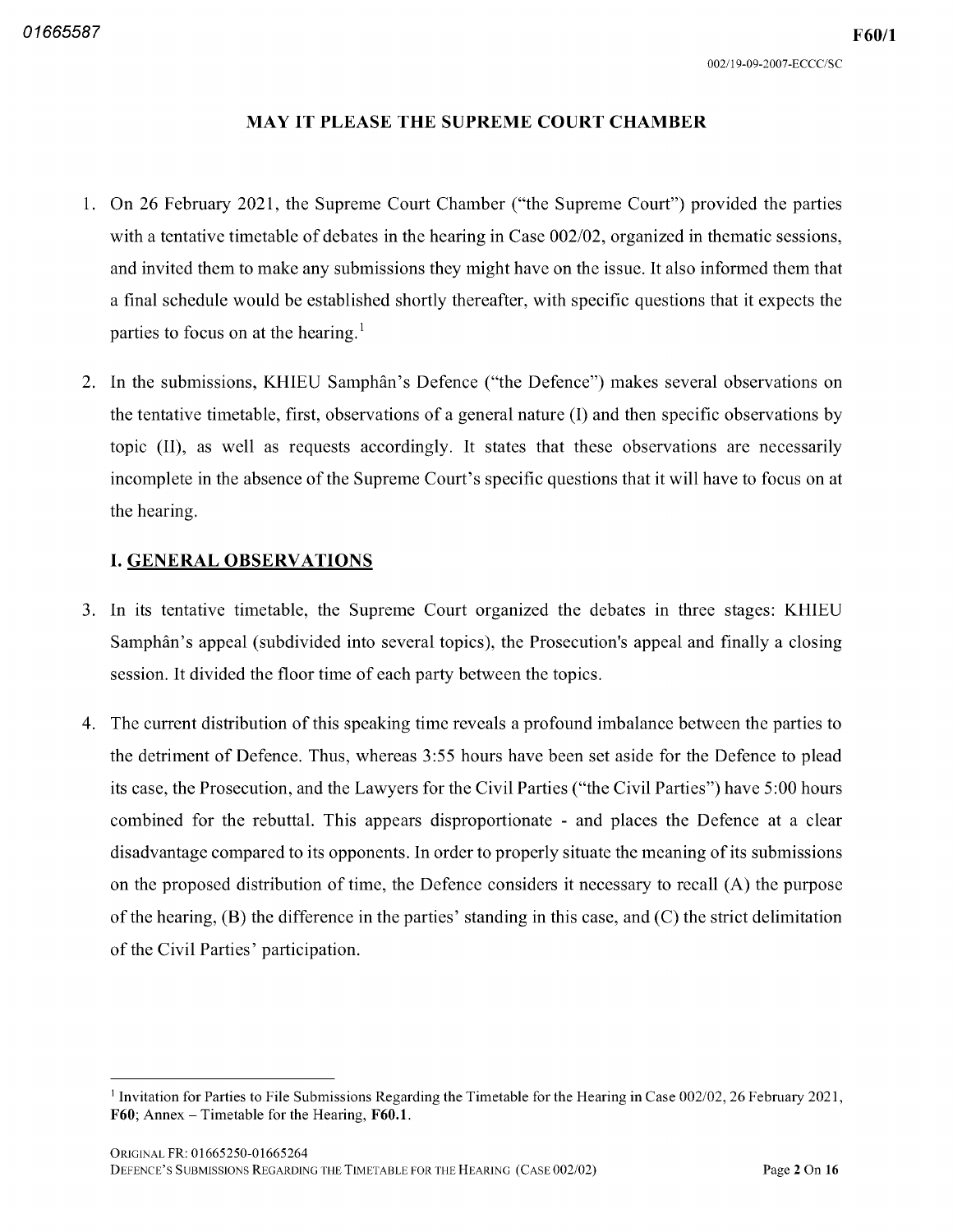# A. PURPOSE OF THE HEARING

5. After appeal findings are filed, the Internal Rules ("IRs") provide for a hearing. Among other things, it states that:

"[t]he appellant may make a brief statement on the legal grounds of appeal. The other parties may make a brief reply. All the judges may ask any questions which they consider to be conducive to the determination of the appeal In all cases, the Accused speaks last. The lawyers for the Accused shall be allowed to make a brief rebuttal presentation."<sup>2</sup>

6. In this case, as in Case  $002/01$ ,<sup>3</sup> the Supreme Court decided that the responses to the briefs in response to the appeals would be heard at the hearing.<sup>4</sup> In Case  $002/01$ , it stated that:

"the purpose of the appeal hearing is not to rehearse arguments previously made by the parties in their written submissions, but primarily to present the parties with an opportunity to reply to the responses of the other parties and to answer questions of the Supreme Court Chamber."<sup>5</sup>

- 7. It added at the time that, as a result, there was "no reason to give the Co-Prosecutors the same amount of time to make their submissions as NUON Chea and KHIEU Samphân "6
- 8. Thus, the appeal hearing must allow the appellant not only to briefly present his grounds of appeal, but also and above all to respond to the other parties in addition to answering questions from the Supreme Court. In order to do so, the appellant must logically have more time than the other parties.

# Difference in the Parties' Ability to Act

9. In this case, as the Supreme Court<sup>7</sup> pointed out, the Supreme Court hears two appeals, one brought by KHIEU Samphân and the other by the Prosecution The former appealed his conviction to the

 $2$  Internal Rules 109-4 and 109-5.

<sup>&</sup>lt;sup>3</sup> Decision on Motions for Extensions of Time and Page Limits for Appeal Briefs and Responses, 31 October 2014, F9 paras 22 and 23

<sup>&</sup>lt;sup>4</sup> Decision on KHIEU Samphân's Request to Extend the Time and Number of Pages of his Appeal Brief, 23 August 2019, **F49,** para. 36.

<sup>&</sup>lt;sup>5</sup> Order Setting the Final Timetable for the Appeal Hearing and Informing the Parties of Issues to be Addressed, 5 November 2015, F30/4, para.3.

 $6$  Idem.

<sup>&</sup>lt;sup>7</sup> Invitation for Parties to File Observations on Timetable for Appeal Hearing in Case 002/02, 26 February 2021, F60, p. 2.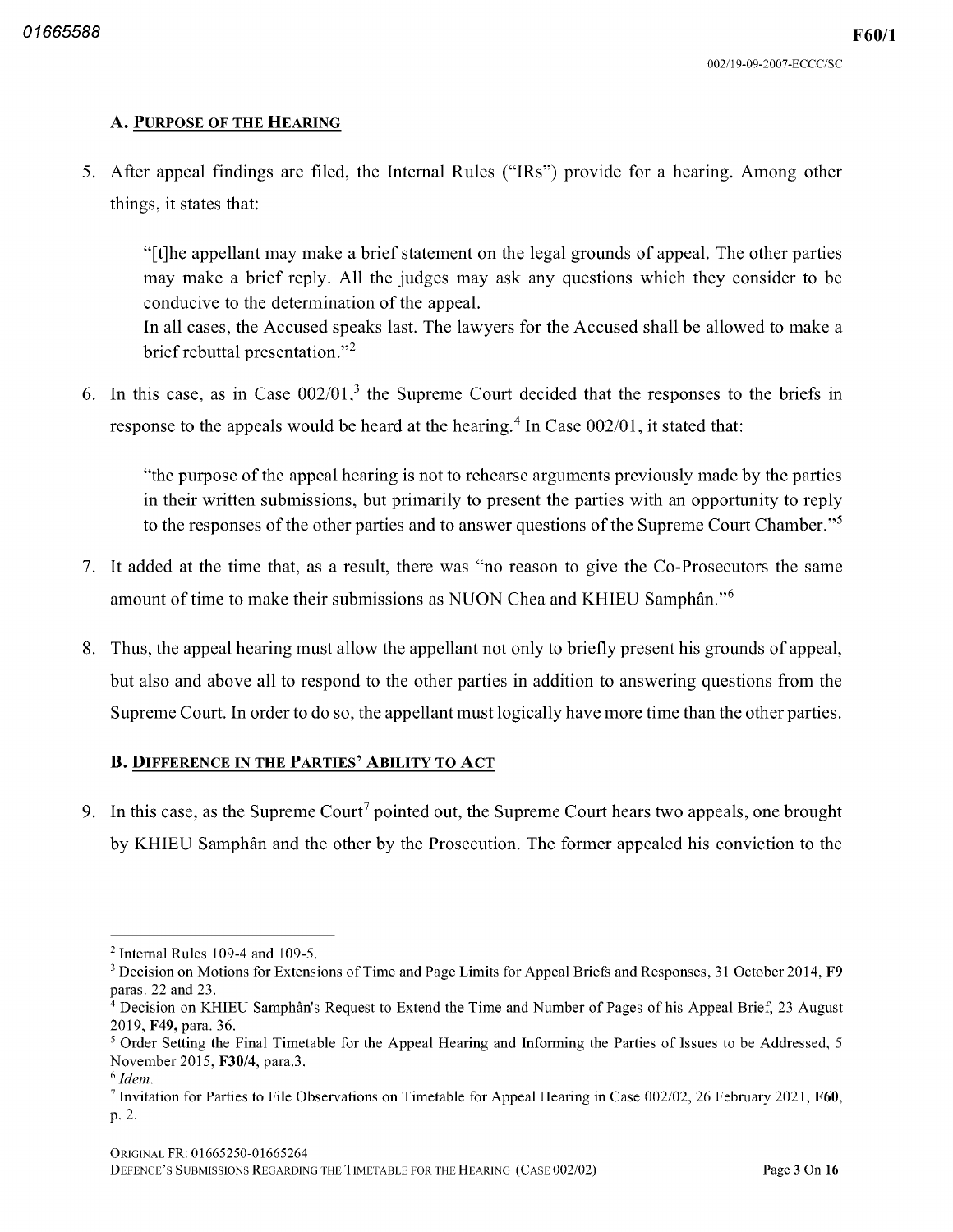vast majority of the many crimes for which he was being prosecuted and his life sentence The second appealed KHIEU Samphân's acquittal for a single crime.

- 10. The Civil Parties, for their part, did not make use of the option offered to them to appeal the judgment, neither with respect to the decision relating to reparations, nor the question of guilt, even though this option was also made available to them as a result of the Prosecution's appeal. $8$
- 11. Thus, in his appeal, KHIEU Samphân acts as an appellant and must reply at the hearing to the substantial responses of the Prosecution and the Civil Parties acting as respondents This is his first and only opportunity to do so
- 12. In the Prosecution's appeal, the Prosecution acts as the appellant and must reply to the Defence's response acting as respondent at the hearing. The Civil Parties are neither appellants nor respondents.<sup>9</sup> They are a party to the proceedings, acting as always in support of the Prosecution with a limited right of participation, even more so during an appeal.

## C. STRICT LIMITATION OF CIVIL PARTY PARTICIPATION

### 1. Reason for limiting Civil Party participation

- <sup>13</sup> At the ECCC in criminal proceedings with civil action allowing victims to take part in the proceedings to obtain reparations for damages in the event of a conviction, the Defence, which represents the accused, faces two other parties representing different interests: the public interest and the special interest of the Civil Parties
- 14. First, the Defence faces the Prosecution, which initiates the public action and exercises it in the name of the public interest (which necessarily includes the general interests of the victims of the alleged crimes). It requires the application of the law before the court in the context of criminal proceedings.<sup>10</sup>

 $\delta$  Internal Rule 105-1: "An appeal against the Trial Chamber judgment may be filed by: a) The Co-Prosecutors; and b) The Accused; and c) The civil Parties may appeal the decision on reparations. Where the Co-Prosecutors have appealed, the Civil Parties may appeal the verdict. They may not appeal the sentence."

<sup>&</sup>lt;sup>9</sup> See in particular: Decision on Civil Party Lead Co-Lawyers' Requests Relating to the Appeals in Case 002/01, 26 December 2014 F10/2,  $(26$  December Supreme Court Decision 2014, F10/2"), para. 23 and footnote 60.

<sup>&</sup>lt;sup>10</sup> Decision on Civil Party Co-Lawyers Joint Request for a Ruling on the Standing of the Civil Party Lawyers to make Submissions on Sentencing and Directions Concerning the Questioning of the Accused Experts and Witnesses Testifying on Character, 9 October 2009, 001-E72/3 ("Decision of the House of 9 October 2009, 001-E72/3"), paras.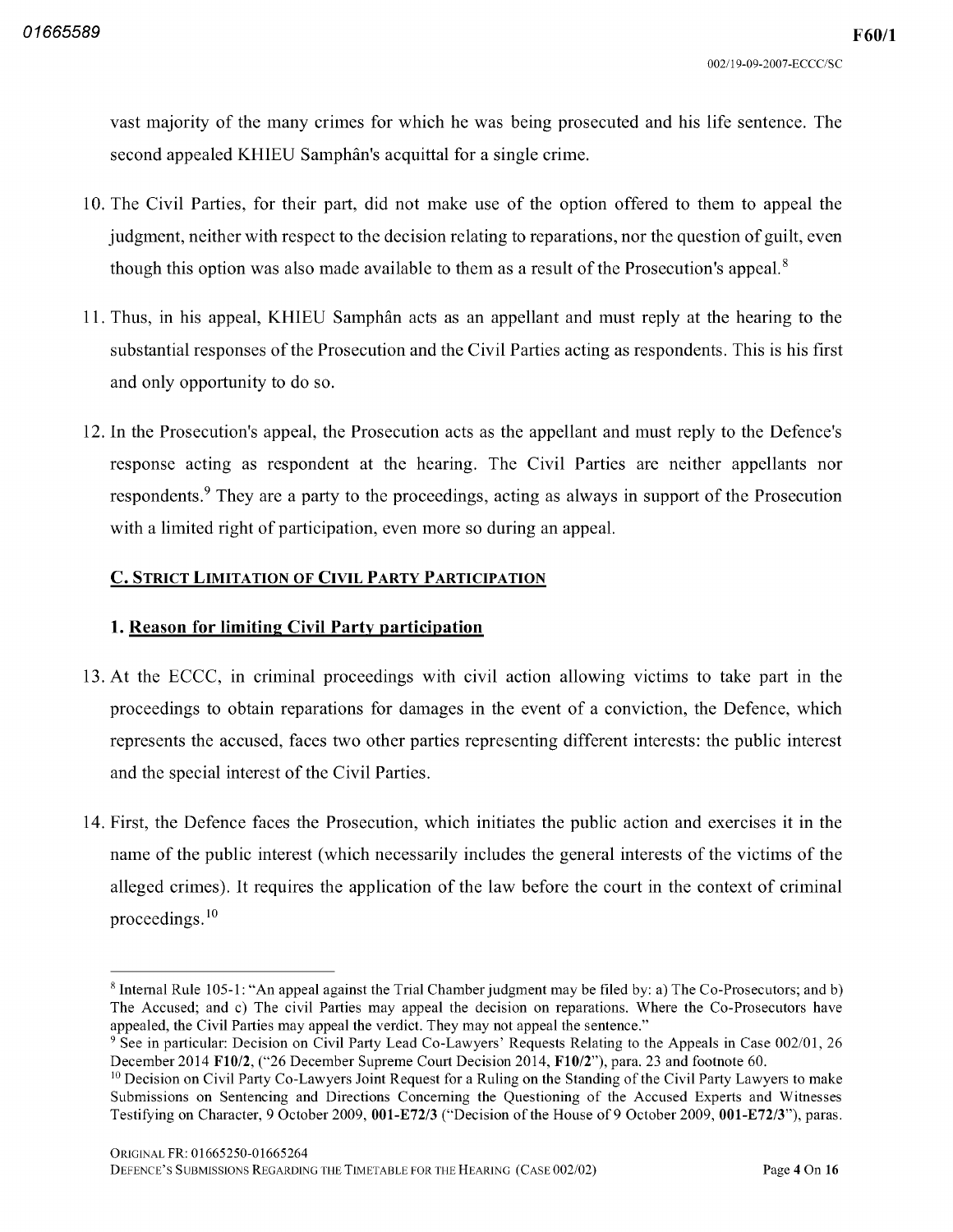- 15. Second, the Defence faces the Civil Parties, who cannot initiate proceedings at the ECCC, but who participate in the proceedings in support of the Prosecution in order to find the accused guilty so that they may obtain reparations for their damages. They act in the context of civil action.<sup>11</sup>
- 16. This implies that "the Civil Party action is subsidiary not alternative to the Co-Prosecutors'".<sup>12</sup> In order to ensure a balance between the rights of the parties, "it is imperative that a broad reading of victims' prerogatives not impinge upon the fundamental rights of the Accused, impede the exercise of the function of the Prosecution or undermine the efficient conduct of the proceedings."<sup>13</sup> In fact:

"...the Accused's right to a fair trial in criminal proceedings includes the right to face one prosecuting authority only Accordingly and while the Civil Parties have the right to support or assist the Prosecution, their role within the trial must not, in effect, transform them into additional prosecutors."<sup>14</sup>

17. In dismissing the Civil Parties' request to speak on the issue of sentencing in Case 001 (because it fell within the sole jurisdiction of the Prosecution acting in the public interest), the Trial Chamber recalled two principles:  $15$ 

"First, the interests of Civil Parties are principally the pursuit of reparations. However, a prerequisite for reparations is a criminal conviction. The Civil Parties accordingly have an interest in the Trial Chamber determining the elements of the crime which, if proved, form the basis for their civil claims. For this reason, they are entitled to support the prosecution in establishing the criminality of the actions of the accused which affect them, and which create the foundation for a claim for reparation.

Second, the overall goal of Cambodian criminal procedure is to establish the truth. All Parties may assist in achieving this goal For the Civil Parties in light of their fundamental interest in securing reparation, establishing the truth is limited to facts or factors relevant to the determination of the guilt or innocence of the Accused. (we emphasize).<sup>16</sup>

 $12$  Decision of the Supreme Court of 26 December 2014, F10/2 para. 12.

<sup>18</sup> 22 Decision on Co Prosecutors and Civil Party Lead Co Lawyers Request For Additional Time for Examination of SCW-5, 30 June 2015,  $F26/2/2$ , paras, 6-7.

 $11$  Decision of the Chamber of 9 October 2009, 001-E72/3 paras. 11-13, 25.

 $^{13}$  Idem.

<sup>&</sup>lt;sup>14</sup> Decision of the Chamber of 9 October 2009,  $001-E72/3$ , para. 26.

<sup>&</sup>lt;sup>15</sup> Decision of the Chamber of 9 October 2009,  $001-E72/3$ , para. 42.

 $^{16}$  Decision of the Chamber of 9 October 2009, 001-E72/3, paras.33 and 34.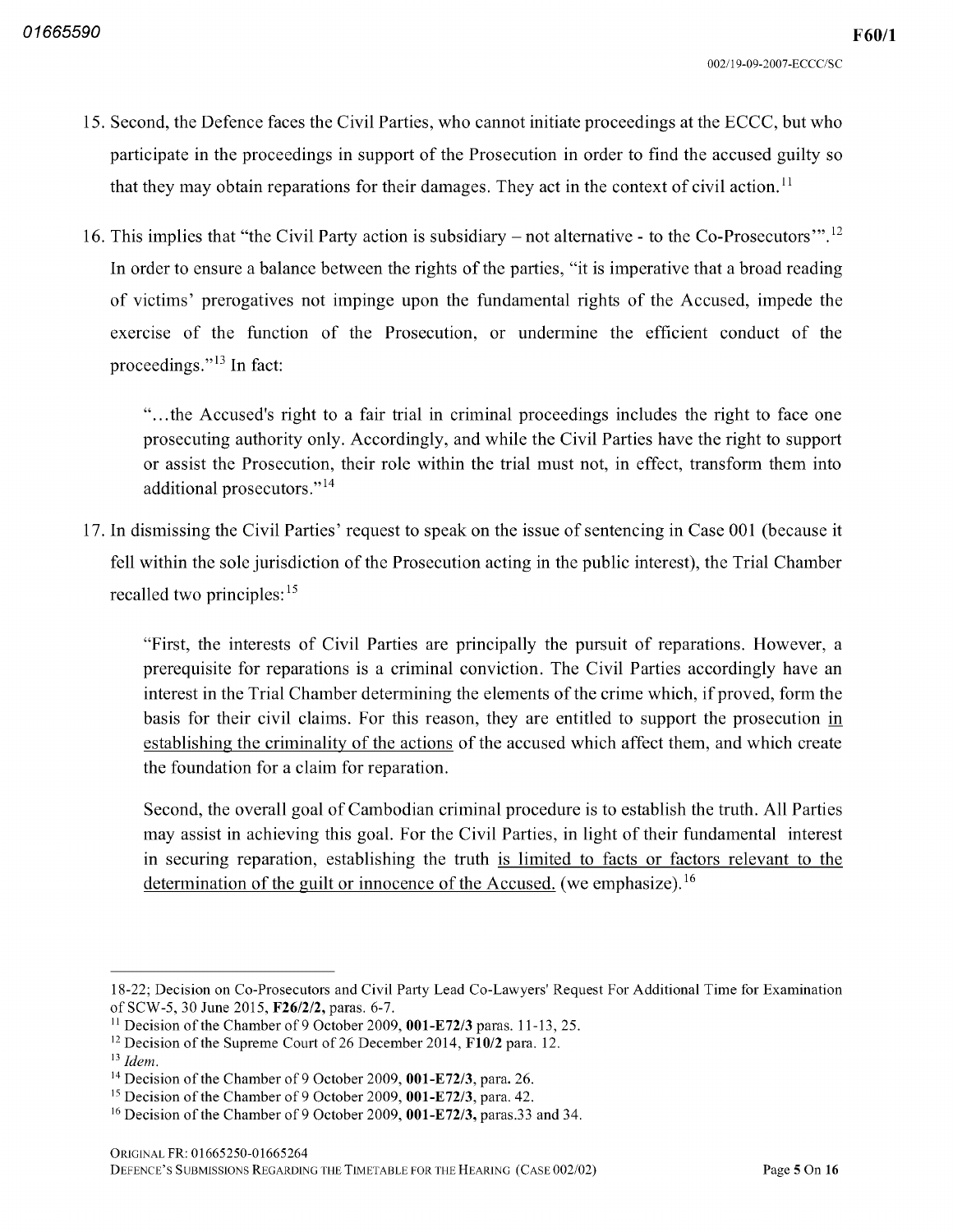- 18 Thus while the Prosecution is responsible for matters relating to law enforcement in the public interest (including the general interests of victims), the Civil Parties support it on matters relating to proof of the existence of the alleged crimes relating to their particular and very specific interests in obtaining reparations
- <sup>19</sup> They cannot go beyond this framework without infringing on the prerogatives of the Prosecution and acting as additional prosecutors and thus breaking the equality of arms It is worth remembering that at the ECCC, the procedures are much more complex, and the number of victims is much higher than in national law.<sup>17</sup> The procedure for appealing a sentence is much more technical, with the Supreme Court acting  $-$  as a last resort  $-$  as both appellate chamber and final instance.<sup>18</sup> This is not a new trial and the scope of the Civil Parties' participation is even more limited,  $^{19}$  particularly when they are not appellants.

# 2. Scope of limitation on the participation of Civil Parties in an appeal against a sentence in which they are not appellants

20. In Case 002/01, in which the Civil Parties were also not appellants, the Supreme Court recalled that they were acting as a party to the proceedings "with the evident caveat – readily admitted by the Lead Co-Lawyers – that each party enjoys a distinct set of participatory rights commensurate to its unique function in the dynamics of a criminal trial."<sup>20</sup> Recalling "the need to preserve the equality of arms and [the] wish to ensure the smooth running of the trial", it restricted the exercise of their right to respond to the defence teams' appeal briefs:

"First, the arguments set out in the proposed response must relate to grounds directly affecting Civil Parties' rights and interests. Second, the Lead Co-Lawyer must endeavour to avoid repetitiveness and overlap with issues already covered by the Co Prosecutors' projected response to the Defence Appeal Briefs." (we emphasize).<sup>21</sup>

<sup>&</sup>lt;sup>17</sup> Decision of the Chamber of 9 October 2009,  $001-E72/3$ , para.12.

 $^{18}$  Appeal Judgment 001, 3 February 2012, 001-F28, paras.12 and 13.

<sup>&</sup>lt;sup>19</sup> For example, while the Internal Rules authorize "any party" to appeal against a decision of the Trial Chamber immediately (Rule 105-2), it limits the ability of the Civil Parties to appeal against the judgment relating to the decision on reparations as well as to the issue of guilt only when the Prosecution appeals and further prohibits them from appealing the sentence (Rule  $105-1-1$ ).

 $20$  Supreme Court decision of 26 December 2014, F10/2, para. 15.

<sup>&</sup>lt;sup>21</sup> Decision of the Supreme Court of 26 December 2014,  $F10/2$ , para. 17.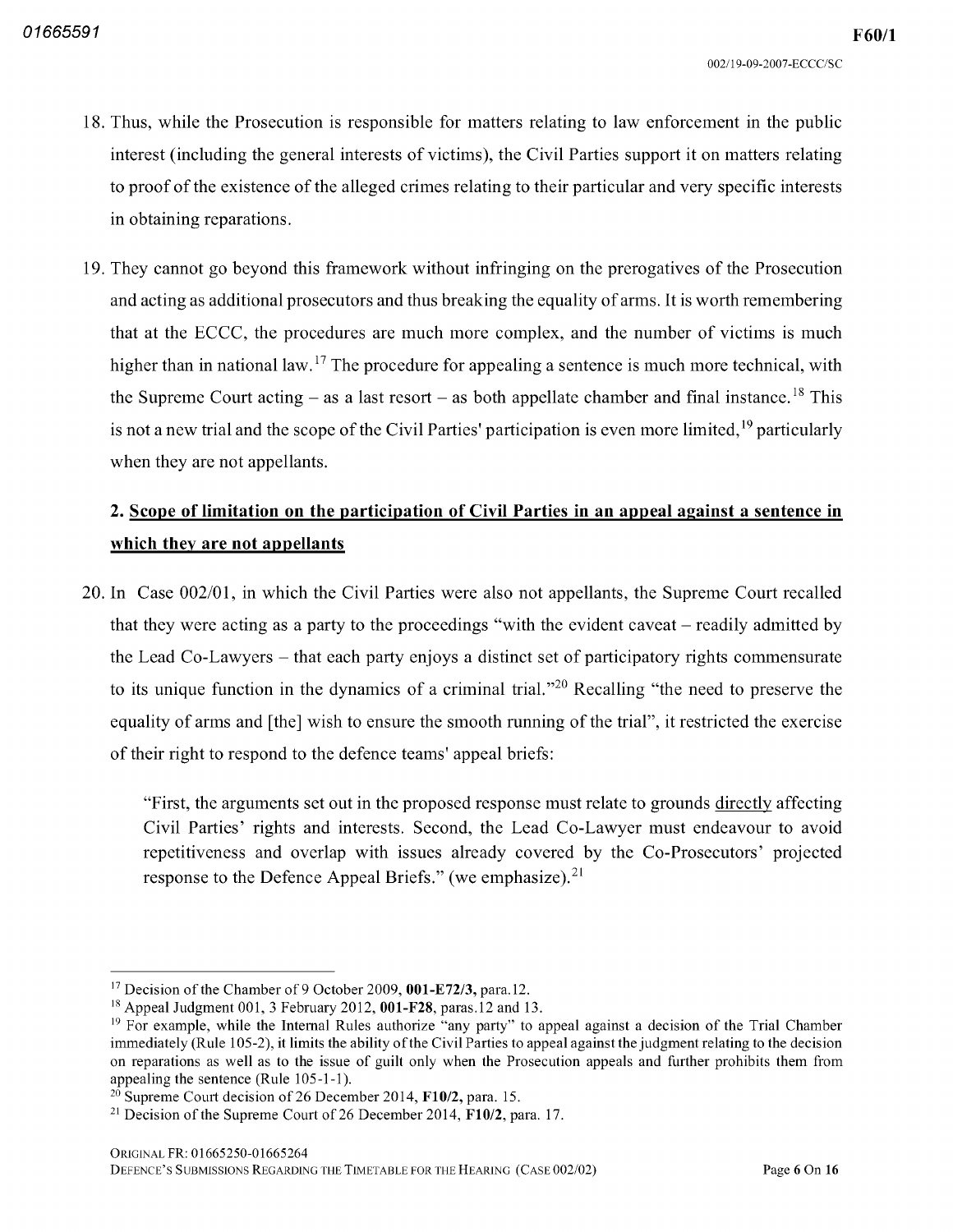- 21 These two restrictions are very clear and in line with the specific roles and responsibilities of the two parties opposing the Defence: the Civil Parties must answer only on matters directly related to their particular interests, i.e., questions relating to the evidence provided by the Civil Parties proving the existence of the alleged criminal acts in order to obtain reparations They must not interfere with matters already covered by the Prosecution in its role relating to law enforcement in the public interest, already understanding the Civil Parties' general interests and having only an indirect effect on their specific interests
- 22. Until recently, the Civil Parties had only once gone beyond this strictly defined framework when they responded to NUON Chea's request for additional evidence in the appeal of Case  $002/01$  by opposing it The Supreme Court noted that the reference to the need to guarantee the "balance of parties", within the meaning of the Civil Parties' right to obtain a timely verdict was "too generic" to comply with the principles and restrictions set out in its jurisprudence. As a result, the Supreme Court had not taken the Civil Parties' response to the request into consideration.<sup>22</sup>
- 23 Apart from this discrepancy the Civil Parties had not exceeded this framework and had complied with the two restrictions of the Supreme Court, which they have always been careful to recall.
- 24. In Case 002/01, they had filed a response to the Defence teams' Appeal Briefs confined to grounds of appeal in relation to issues affecting the evidence presented by the Civil Parties.<sup>23</sup> They had intervened at the appeal hearing only on these issues. $24$
- 25. In Case 002/02, when filing submissions on the Defence's response to the Prosecution's appeal brief, they clarified that these 1) concerned issues "that directly affect Civil Parties' rights and interests," specifically the credibility, reliability and relevance of the Civil Parties' statements

 $22$  Appeal Judgement 002/01, 23 November 2016, F36, para. 81.

<sup>&</sup>lt;sup>23</sup> Civil Party Lead Co-Lawyers' Response To Defence Appeals Against Trial Judgment in Case 002/01, 25 May 2015 F17/2 (this brief has been translated into French, but for reasons unknown to Defence the translation has not been placed on file or notified). See specifically para. 3 on the reminder of the two restrictions requested from the Supreme Court, and then para. 4: "Since the OCP Response Brief comprehensively addresses certain Grounds of Appeal from both the Defence appeals, the Lead Co-Lawyers focus solely on the grounds of appeal pertaining to the core legal issues affecting civil party evidence."

<sup>&</sup>lt;sup>24</sup> Annex A – Final Timetable for the Hearing [002/01], **F30/17.1**; Transcript of the Hearing on 16 February 2016, F1/5.1 paras. 78 to 92, between 14.00.29 and 14.30.06. Moreover, they had not filed anything in writing on the reclassification of the legal status of the facts envisaged by the Supreme Court Order Scheduling the Appeal Hearing 9 October 2015 F30), indirectly affecting the special interests of the civil parties.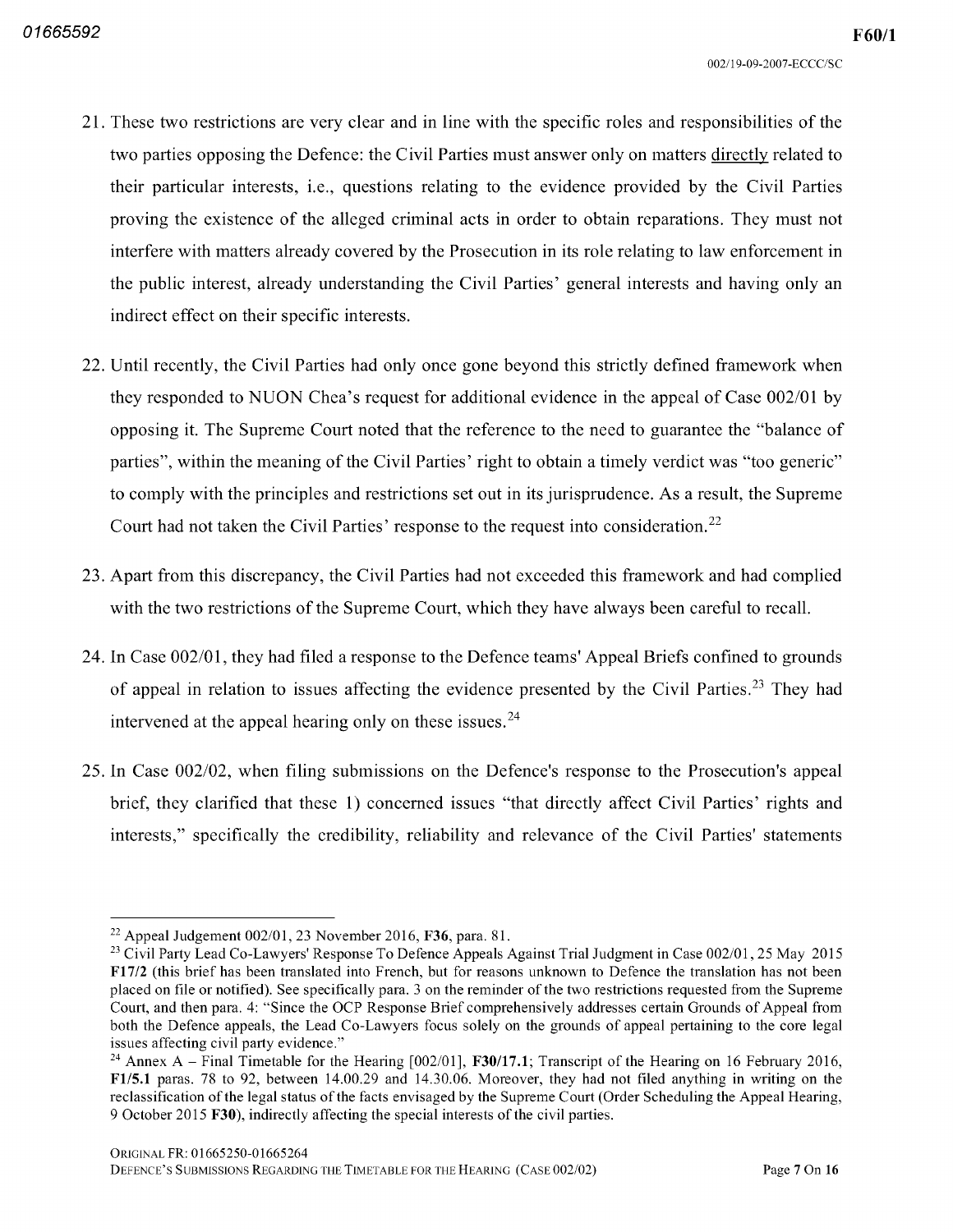implicated by the Defence, and 2) did not cover matters already covered by the Prosecution.<sup>25</sup> They made no comment on the Defence's arguments regarding the applicable law.

- 26. Similarly, when the Civil Parties requested additional time and pages to respond to the Defence's appeal brief, they expressed their intention to respond, "insofar as it directly affects the specific rights and *interests of Civil Parties*",<sup>26</sup> and pointed out that the evidence produced by them was an important part of KHIEU Samphân's appeal statement.<sup>27</sup>
- 27. In this context, the Supreme Court granted them almost all of the measures requested, recalling its previous jurisprudence, and noting the Civil Parties' announced intention by quoting them.<sup>28</sup>
- 28 However from what Defence has seen at this stage knowing that the response brief filed by the Civil Parties has unfortunately not yet been translated into French (and will not be translated before the deadline to file these submissions),<sup>29</sup> it appears that the latter have gone far beyond their original intention and the restrictions imposed. They answered many questions within the jurisdiction of the Prosecution, which had already answered them, thus acting as additional prosecutors and presenting everyone with a *fait accompli*.
- 29 These outbursts are reflected in the tentative timetable of the appeal hearing on which Defence will now make more specific submissions according to topic, in line with these lengthy general submissions
- 30. Indeed, it is important to note that the appeal hearing is KHIEU Samphân's last chance to be heard. Not only is his appeal much broader than that of the Prosecution, but the stakes are very different.  $^{30}$

<sup>&</sup>lt;sup>25</sup> Civil Party Lead Co-Lawyers' Submissions Relating to KHIEU Samphân's Response to the Co-Prosecutors' Appeal Brief, 7 October 2019, F50/1/1, paras. 8-9.

<sup>&</sup>lt;sup>26</sup> Requests Concerning the Civil Party Lead Co-Lawyers' Response to KHIEU Samphân's Appeal, 28 October 2019,  $F52$ , para. 2 (we emphasize).

<sup>&</sup>lt;sup>27</sup> Ibid, para. 10.

<sup>&</sup>lt;sup>28</sup> Decision on Requests Concerning the Civil Party Lead Co-Lawyers Response to KHIEU Samphân Appeal, December 2019,  $F52/1$ . See specifically paras. 7, 12 and 13.

 $29$  According to the Translation Unit, the French translation is expected to be finalized by 21 March 2021.

<sup>&</sup>lt;sup>30</sup> See in particular: Decision on Co-Prosecutors and Civil Party Lead Co-Lawyers' Request For Additional Time for Examination of SCW-5, 30 June 2015 F26/2/2, paras. 6-7, where the Supreme Court recalls the fundamental difference between the position of the Accused in a criminal trial, and those of the Prosecution and the Civil Parties.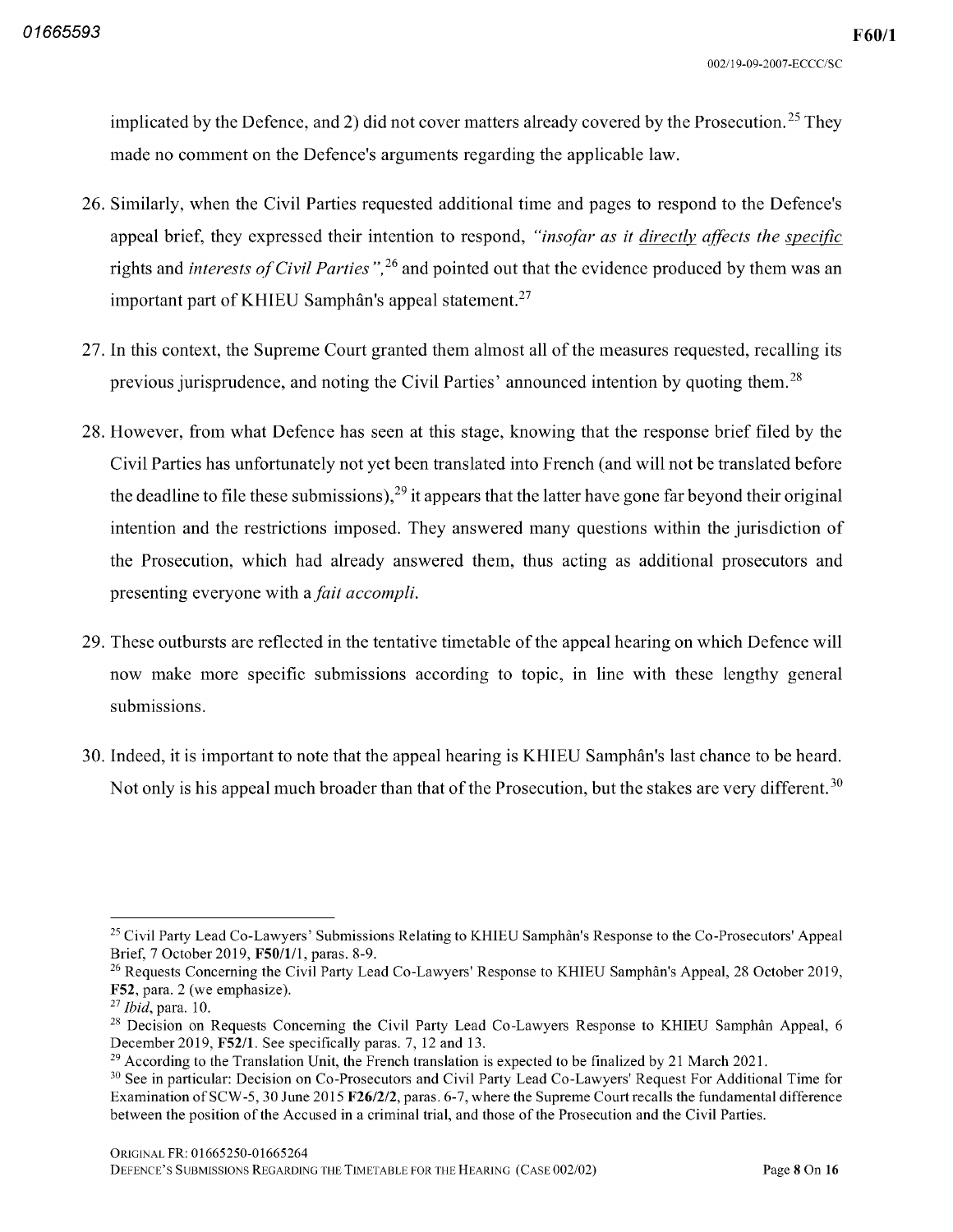While the Supreme Court, acting as a last resort, can overturn convictions and acquit him, it cannot impose a conviction and sentence as a result of the Prosecution's appeal.<sup>31</sup>

<sup>31</sup> The appeal hearing is the only opportunity for the appellant Defence to reply to the responses that the Prosecution and the Civil Parties, respondents, have already presented at length in writing. Furthermore, the Defence should only have to respond to one prosecuting party, in addition to answering questions from the Supreme Court, especially since it has very limited means to do this. $32$ 

## II. SPECIFIC SUBMISSIONS BY TOPIC

## A. DEFENCE APPEAL

## 1. Lack of specific topics on Defence's principal line of appeal

- 32. In its appeal, the Defence pleaded primarily for the nullity of the judgment and then, in the alternative, for the acquittal of KHIEU Samphân and finally, in the further alternative, for a reduced prison sentence.<sup>33</sup> However, in the tentative timetable for the appeal hearing,<sup>34</sup> there is no thematic session specifically dedicated to the main ground of appeal
- 33. Given the importance to the Defence of this grounds of appeal, which differs from the others, the appeal hearing should begin with a specific session on the subject. Given that the presentation of this plea is relatively short,<sup>35</sup> that the Prosecution responded very briefly<sup>36</sup> and that the Civil Parties did not respond to it, a 20-minute allowance ("min") for the Defence and then 10 minutes for the Prosecution should suffice

 $31$  Internal Rule 110-4; Appeal Judgement 001, 3 February 2012, 001-F28, para. 8; Appeal Judgement 002/01, 23 November 2016, **F36**, para. 94.

<sup>&</sup>lt;sup>32</sup> Despite repeated requests from the Defence to be granted more resources as soon as the response briefs to the Prosecution and the Civil Parties were filed in October 2020, these have only recently been. As a result, the lawyers went from working part-time to full-time on the 1 February 2021 and were able to recruit 2 new consultants on 1 March 2021

<sup>&</sup>lt;sup>33</sup> KHIEU Samphân's Notice of Appeal (002/02), 1 July 2019, E465/4/1, para. 35; KHIEU Samphân's Appeal Brief 002/02), 27 February 2020, **F54**, para. 2185.

 $34$  Annex – Timetable for the Hearing, F60.

<sup>&</sup>lt;sup>35</sup> KHIEU Samphân's Appeal Brief (002/02), 27 February 2020, **F54**, paras. 30-79.

 $^{36}$  Co-Prosecutors' Response to KHIEU Samphân's Appeal of the Case 002/02 Trial Judgment, 12 October 2020, F54, paras 24 28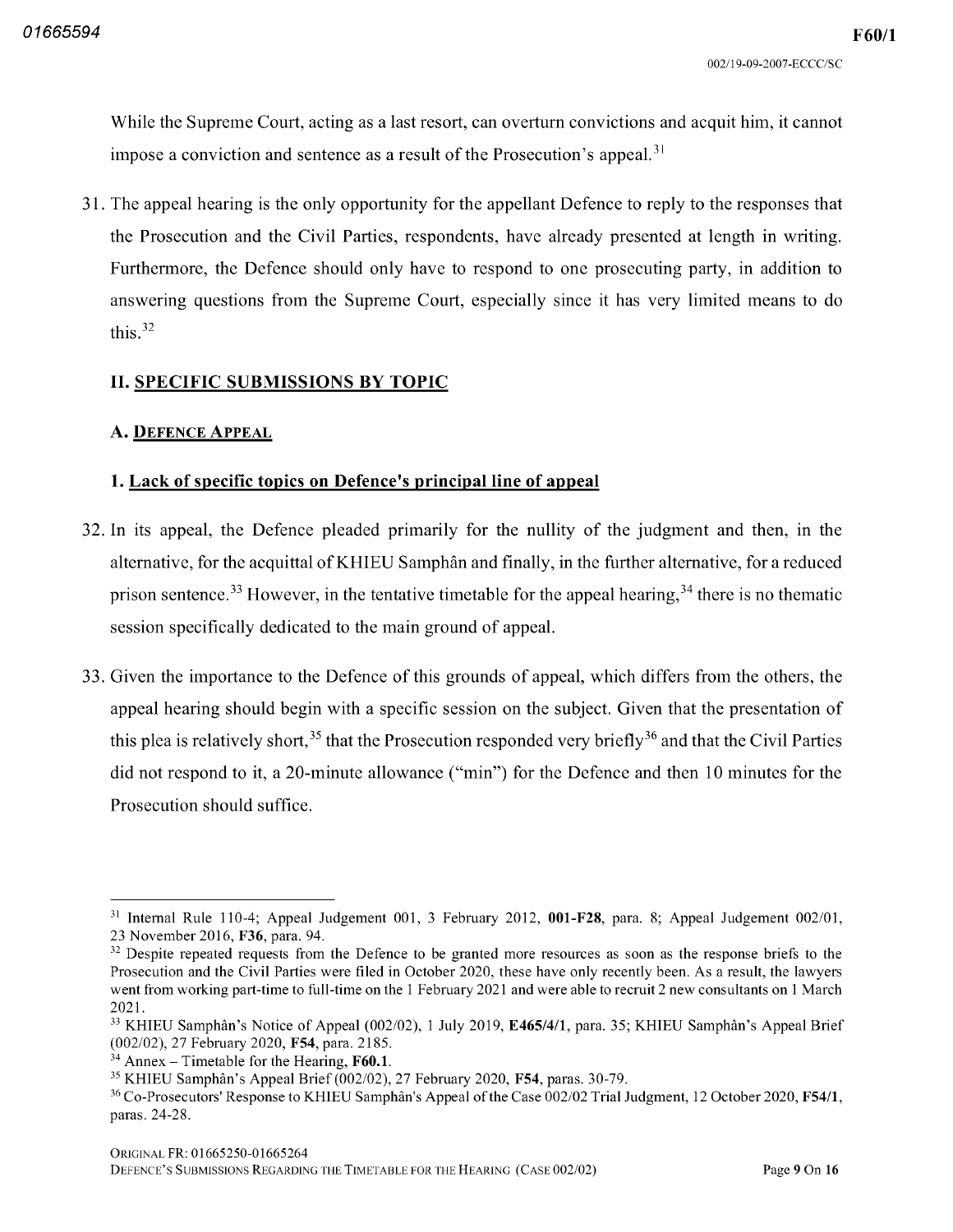# 2. "Procedural fairness" Topic

- 34. In the tentative timetable, for the session on "grounds of appeal relating to procedural fairness", 45 minutes is set aside for the Defence, while the Prosecution and the Civil Parties have 35 and 25 minutes respectively, or a total of 60 minutes, to respond to the Defence.<sup>37</sup>
- 35 In its brief the Defence developed numerous grounds of appeal relating to the trial's procedural fairness, including the appeal of interlocutory decisions and grounds of appeal related to the Trial Chamber's overall approach to evidence. In Case 002/01, the Defence had 35 minutes to present its grounds of appeal relating to procedural fairness of the trial and 20 minutes to present its grounds of appeal related to the overall approach to evidence, or a total of 55 minutes.<sup>38</sup> Although the Defence was responding to two appellants, the Prosecution had a total of 55 minutes to speak about these two issues and the Civil Parties had <sup>15</sup> minutes to address the matter of the approach to evidence.<sup>39</sup>
- 36. Given that the Defence's grounds of appeal are much more extensive on these issues in Case 002/02 than they were in Case  $002/01$ , the Defence should be able to very reasonably benefit from at least as much time, namely 55 minutes, to present its case by responding to the opposing parties.
- 37. Furthermore, the presentation of the Civil Parties' response must be limited only to the questions regarding the evidence they have provided. While the rest is certainly of general interest to the Defence, it concerns them only indirectly and has already been covered by the Prosecution. Consequently, their speaking time should be limited accordingly to 15 minutes.

 $37$  Annex – Timetable for the Hearing, F60.

 $38$  Annex A – Final Timetable for the Hearing [002/01], **F30/17.** 

 $39$  Annex A – Final Timetable for the Hearing [002/01], **F30/17.**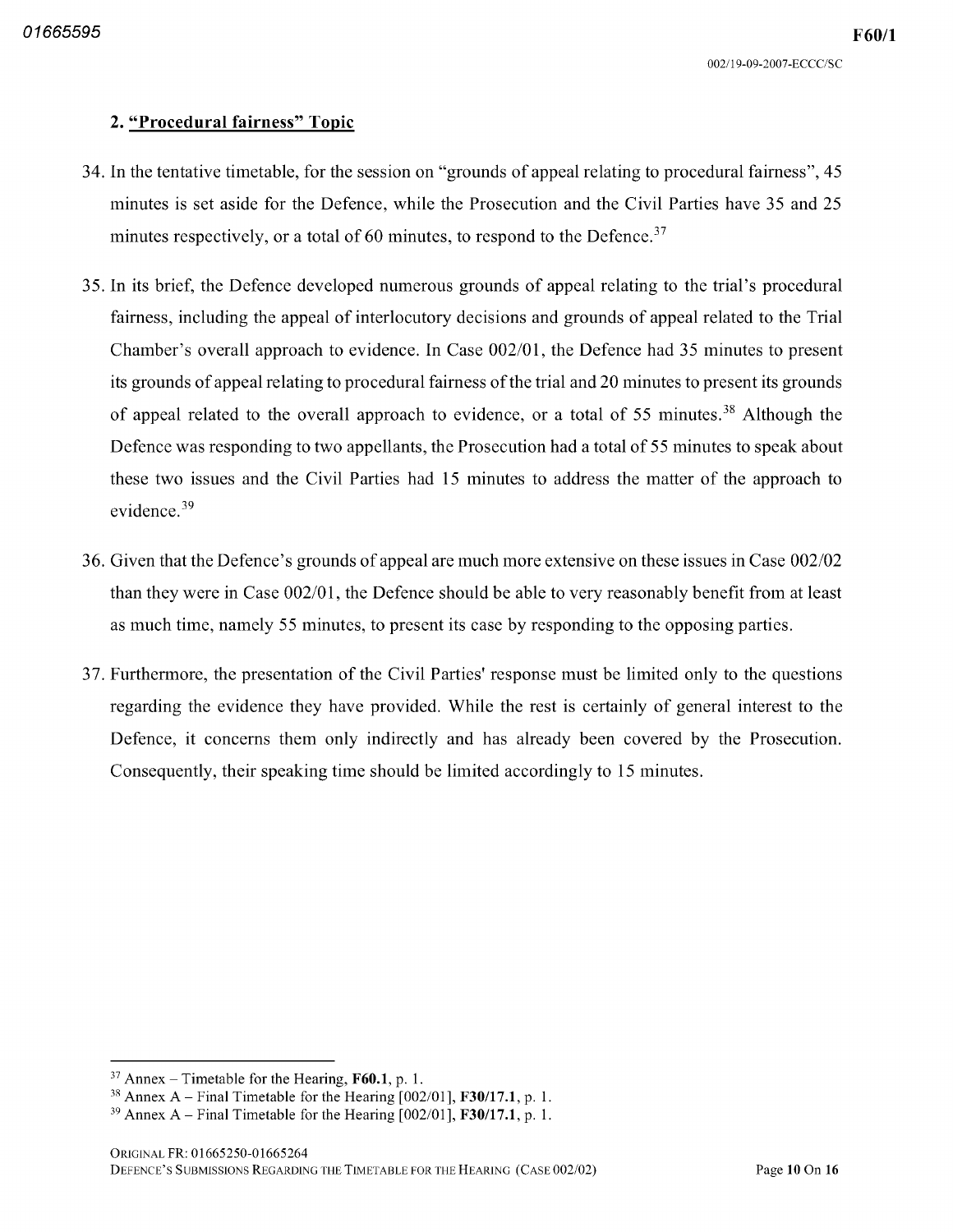## 3. "Jurisdiction of the Trial Chamber" Topic

- 38. In the tentative timetable, for the session on "grounds of appeal relating to the Trial Chamber's jurisdiction", 55 minutes is set aside for the Defence, while the Prosecution and the Civil Parties have 55 and 20 minutes respectively, or a total of 75 minutes, to respond to the Defence.<sup>40</sup>
- 39 While these questions indirectly concern the interests of the Civil Parties they fall within the jurisdiction of the Prosecution, which has already responded to them at length. They should therefore not be allowed to intervene at the hearing on the subject
- 40. Moreover, there is no reason why the Prosecution should have as much time as the Defence.<sup>41</sup> Insofar as this is the Defence's only opportunity to respond to the Prosecution and answer the judges' questions, it must be given more time than the Prosecution. Accordingly, an allocation of 55 minutes for the Defence and 40 minutes for the Prosecution's response would be more reasonable

#### 4. "Crimes of which KHIEU Samphân was convicted" Topic

- 41 In the tentative timetable for the session on "grounds of appeal relating to crimes for which KHIEU Samphân was convicted", 45 minutes is set aside for the Defence, while the Prosecution and the Civil Parties each have 40 minutes, or a total of 80 minutes, to respond to the Defence.<sup>42</sup>
- 42. Since KHIEU Samphân was convicted of many more crimes in Case 002/02 than in Case 002/01, the Defence is using far more resources on this issue than it did in Case  $002/01$ . In Case  $002/01$ , the Defence received 35 minutes at the hearing, while the Prosecution was able to respond to two appellants in 40 minutes. $43$
- 43. Because this appeal is broader than in Case 002/01, and this is its only opportunity to reply to the respondents in addition to answering questions from the Supreme Court, the Defence should have at least 60 minutes to present its case

 $40$  Annex – Timetable for the Hearing, F60.

<sup>&</sup>lt;sup>41</sup> See above, para

 $42$  Annex – Timetable for the Hearing, **F60**.

<sup>&</sup>lt;sup>43</sup> Annex A – Final Timetable for the Hearing  $[002/01]$ , **F30/17.**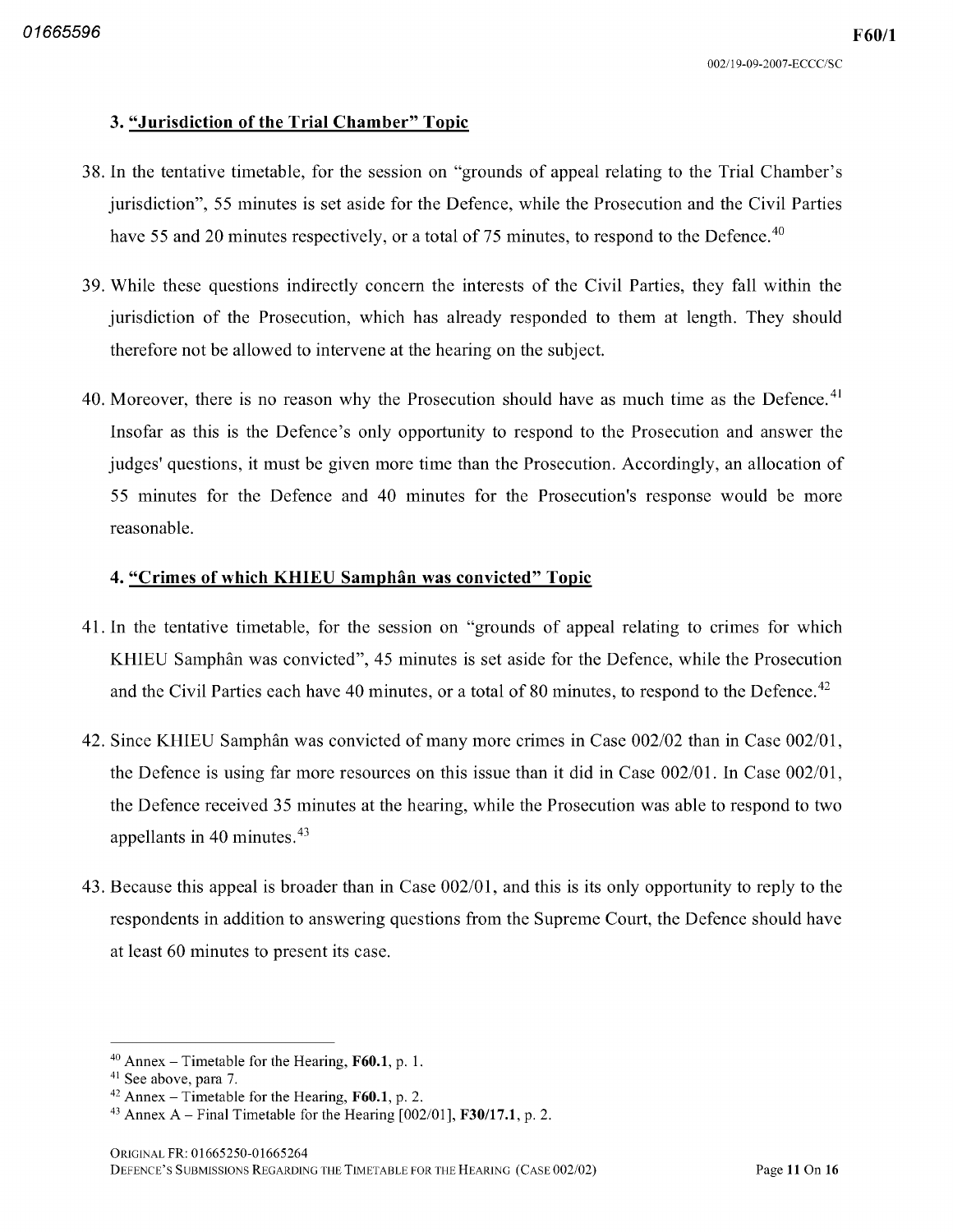44 This estimate takes into account the fact that the presentation of the Civil Parties response must be limited only to the questions concerning the evidence they have provided. While matters purely relating to applicable law are of general interest to it, they concern them only indirectly and are already covered by the Prosecution. Their speaking time should therefore be limited accordingly to 20 minutes

## 5. "KHIEU Samphân's Individual Criminal Responsibility" Topic

- <sup>45</sup> In the tentative timetable for the session on "grounds of appeal relating to KHIEU Samphân's individual criminal responsibility", 60 minutes was set aside for the Defence, while the Prosecution also has 60 minutes to respond.<sup>44</sup>
- 46. Once again, the Defence raises far more grounds of appeal than it did in Case 002/01. At the time, it had been granted 50 minutes at the hearing while the Prosecution had 55 minutes to respond to two appellants.<sup>45</sup>
- 47 Because of the scope of its appeal on these issues and their obvious importance and because it needs more time to respond to the Prosecution in addition to responding to the Supreme Court's questions, it is very reasonable to allocate at least 75 minutes to the Defence to present its case.

## 6. "Sentence" Topic

- 48. In the tentative timetable, for the session on "grounds of appeal relating to the sentence", the Defence has 30 minutes, while the Prosecution and the Civil Parties have 15 and 10 minutes, respectively, or a total of 25 minutes, to respond to the Defence.<sup>46</sup>
- 49 The issue of sentencing does not directly affect the Civil Parties' special interests and falls solely within the jurisdiction of the Prosecution, which has already responded to the Defence's grounds of appeal The Civil Parties should therefore not be allowed to intervene at the hearing on this issue just as they should not have presented an argument on the topic in their response brief

 $44$  Annex – Timetable for the Hearing, F60.

<sup>&</sup>lt;sup>45</sup> Annex A – Final Timetable for the Hearing  $[002/01]$ , **F30/17.** 

 $46$  Annex – Timetable for the Hearing, F60.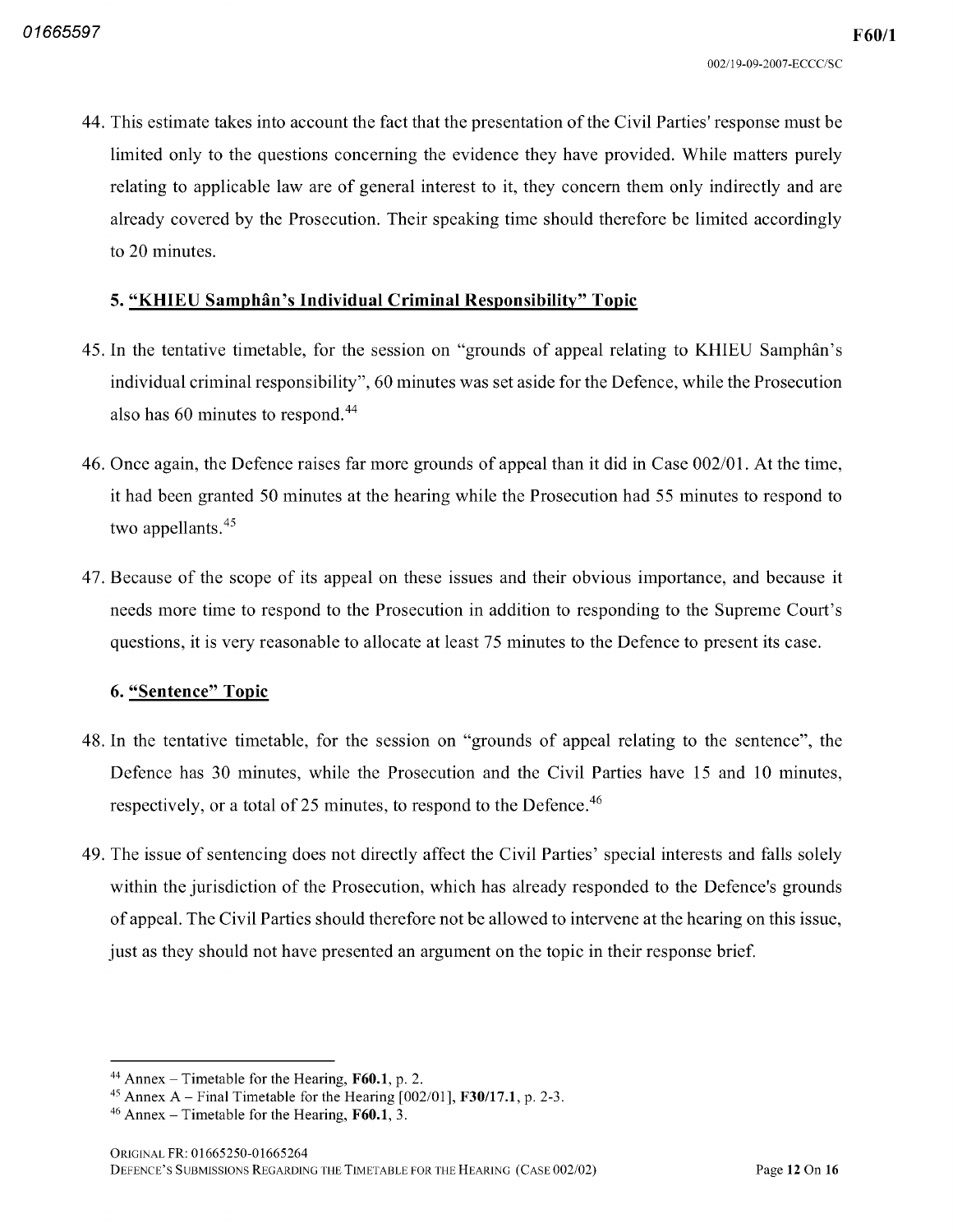- <sup>50</sup> Moreover given the fact that KHIEU Samphân is primarily pleading for the judgment to be considered null and void and, in the alternative, for his acquittal, the infinitely subsidiary issue of the sentence does not require all the time allocated in the tentative timetable, especially in light of the fact that the Defence does not have many more grounds of appeal than it did in Case 002/01, in which it was granted 15 minutes and the Prosecution had 10 minutes to respond.<sup>47</sup>
- 51. In this case, 15 minutes for the Defence and 10 minutes for the Prosecution's response could suffice, in particular to allow the Defence more time to focus on the other more pressing issues in its appeal such as its main grounds of appeal related to the nullity of the judgment.

#### **B. APPEAL OF THE PROSECUTION**

- 52. According to the tentative timetable, the Prosecution will have 30 minutes to present its appeal, the Defence will have 20 minutes for its rebuttal, and the Civil Parties will have 20 minutes to present their submissions 48
- 53. However, the Civil Parties acting "in support" of the Prosecution<sup>49</sup> should intervene immediately after the Prosecution, as this would allow the Defence to respond to them as well, and would respect the adversarial principle

### **C. CLOSING SESSION**

- 54. According to the tentative timetable, a closing session is scheduled with two topics:  $\alpha$  "final" questions by the Chamber" lasting 60 minutes, and 2) "opportunity for the accused to address the Chamber in person" lasting 30 minutes.<sup>50</sup>
- 55. In accordance with Internal Rule 109-5, the Defence would like to have 20 minutes to make a brief rebuttal presentation during the session on the possibility for KHIEU Samphân to address the judges in person.<sup>51</sup>

<sup>&</sup>lt;sup>47</sup> Annex A – Final Timetable for the Hearing  $[002/01]$ , **F30/17.** 

 $48$  Annex – Timetable for the Hearing, F60.

<sup>&</sup>lt;sup>49</sup> See above, para.15.

 $50$  Annex – Timetable for the Hearing, F60.

 $51$  Quoted above in para. 5: "In all cases, the Accused speaks last. The lawyers for the Accused shall be allowed to make a brief rebuttal presentation."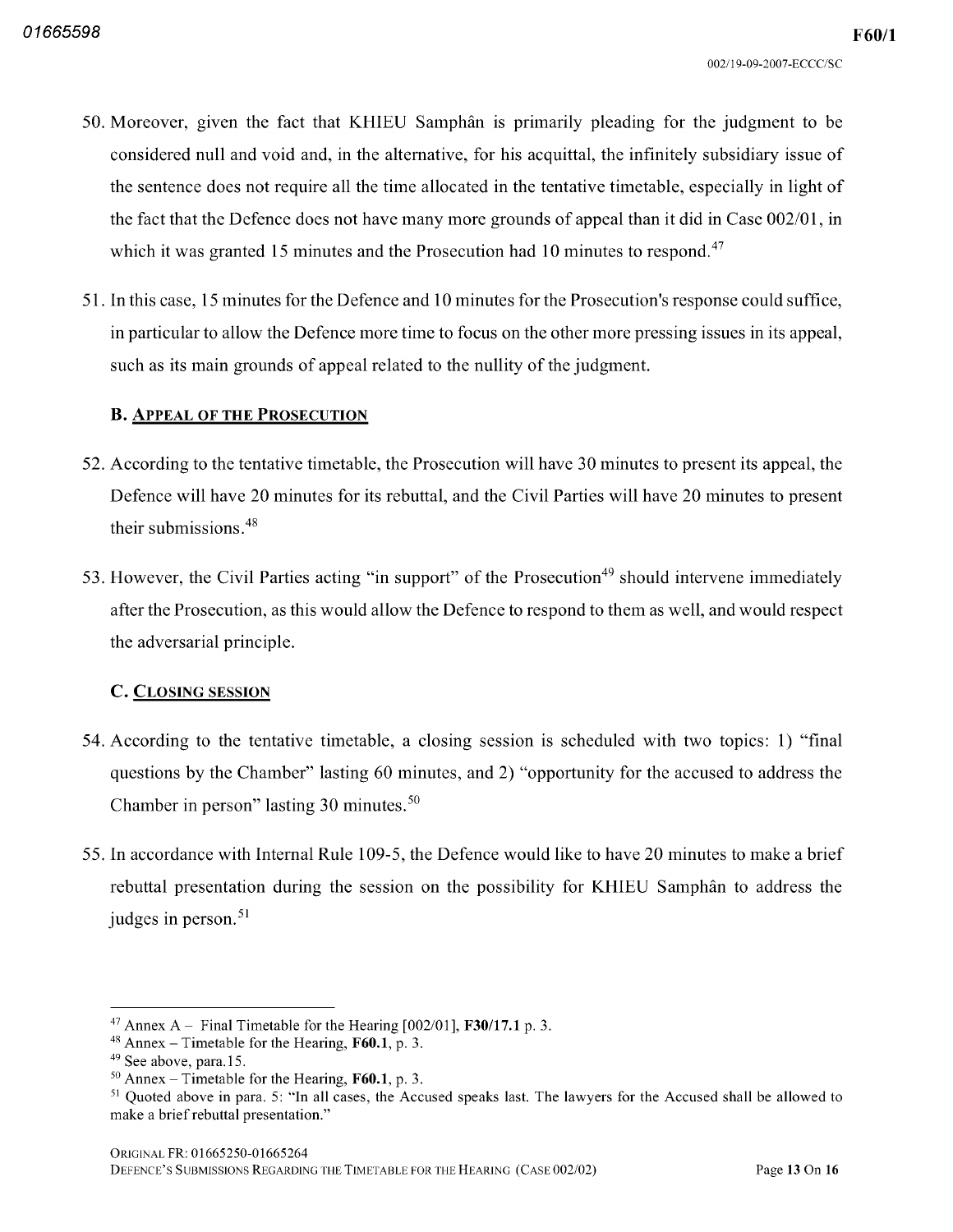002/19-09-2007-ECCC/SC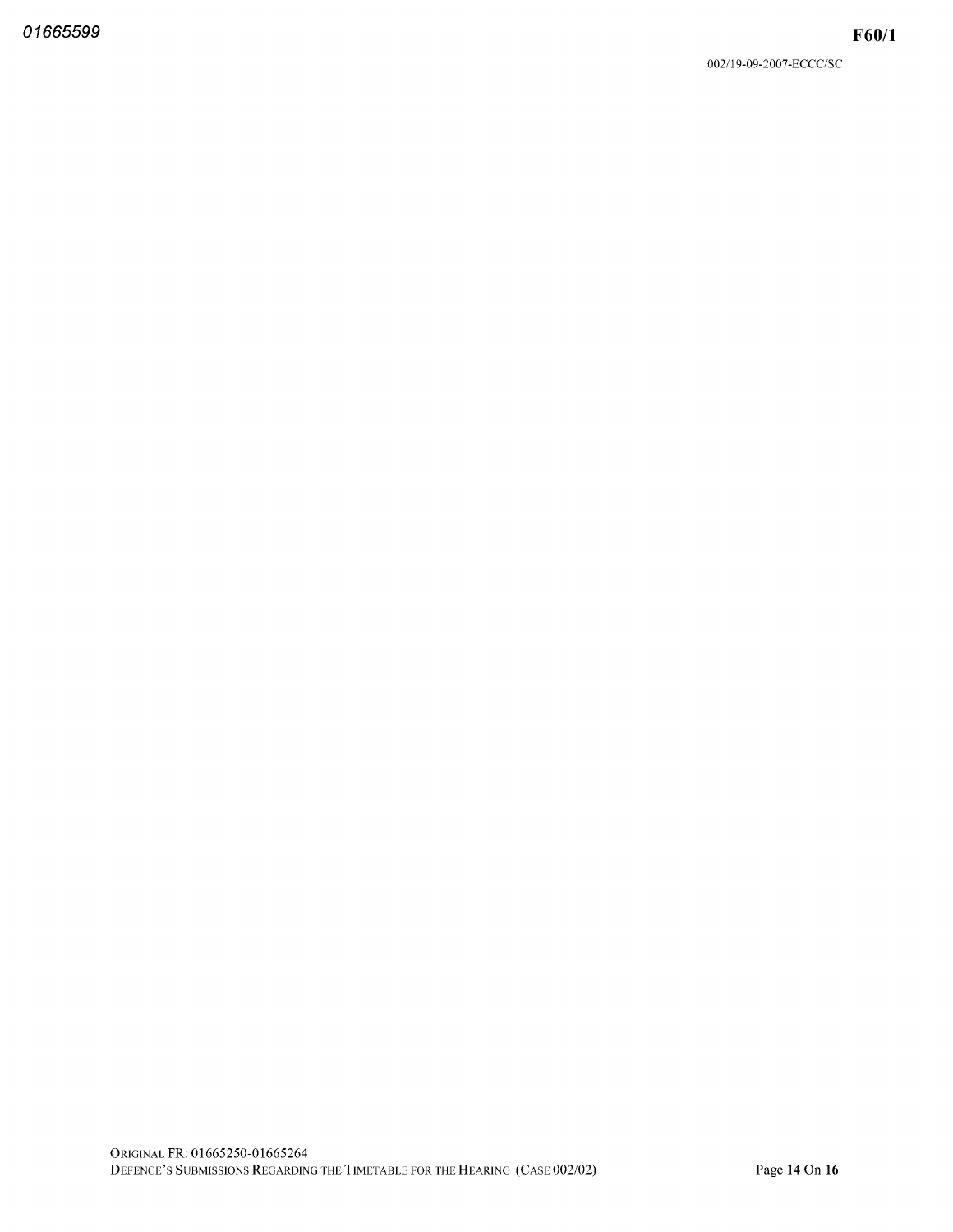# **CONCLUSION**

| Appeal of the Defence   | Defence          | Prosecution      | <b>Civil Parties</b> |
|-------------------------|------------------|------------------|----------------------|
| Nullity of judgment     | $20 \text{ min}$ | $10 \text{ min}$ |                      |
| Procedural fairness     | 55 min           | $35 \text{ min}$ | $15 \text{ min}$     |
| Jurisdiction/competence | 55 min           | $40 \text{ min}$ |                      |
| Crimes                  | $60 \text{ min}$ | 40 min           | $20 \text{ min}$     |
| Responsibility          | 75 min           | $60 \text{ min}$ |                      |
| Sentence                | $15 \text{ min}$ | $10 \text{ min}$ |                      |
|                         |                  |                  |                      |
| Total                   | 280 min (4h 40m) | 195 min (3h 15m) | $35 \text{ min}$     |
|                         | 280 min (4h 40m) | 230 min (3h 50m) |                      |

56. For the sake of clarity, Defence is providing a summary of its requests in the following tables:

|                          | <b>Prosecution</b> | Civil Parties    | <b>Defence</b>   |
|--------------------------|--------------------|------------------|------------------|
| Appeal of the Accusation | $30 \text{ min}$   | $20 \text{ min}$ | $20 \text{ min}$ |
| Total                    | $50 \text{ min}$   |                  | $20 \text{ min}$ |

| Closing session | The accused and his lawyers are the last to | 50 min |
|-----------------|---------------------------------------------|--------|
|                 | have the floor                              |        |

- 57 These most reasonable requests do not extend the total length of the appeal hearing as contemplated by the Supreme Court.<sup>52</sup> They are necessary in order to allow KHIEU Samphân to present his case as a last resort while respecting the adversarial principle and equal arms without facing two prosecuting bodies
- 58. In this same spirit, even though it is probably wishful thinking when faced with a *fait accompli*, the Supreme Court will not have to take into account the arguments put forward by the Civil Parties in their response brief to exceed their prerogatives and the restrictions imposed on them 53

 $52$  The total duration is even shortened by 5 minutes.

<sup>&</sup>lt;sup>53</sup> According to the Defence, which at this stage cannot be precise and comprehensive without the French translation in hand, only arguments that pertain strictly to evidence submitted by the Civil Parties and presented in parts "8. Evidence and its treatment", "9. Grounds concerning the crimes and factual findings" (thus excluding arguments about applicable law), and "10. Submissions concerning specific civil parties" and their response brief (Civil Party Lead Co-Lawyers' Response to KHIEU Samphân's Appeal of the Case 002/02 Trial Judgment, 4 January 2021, F54/2) should be taken into account